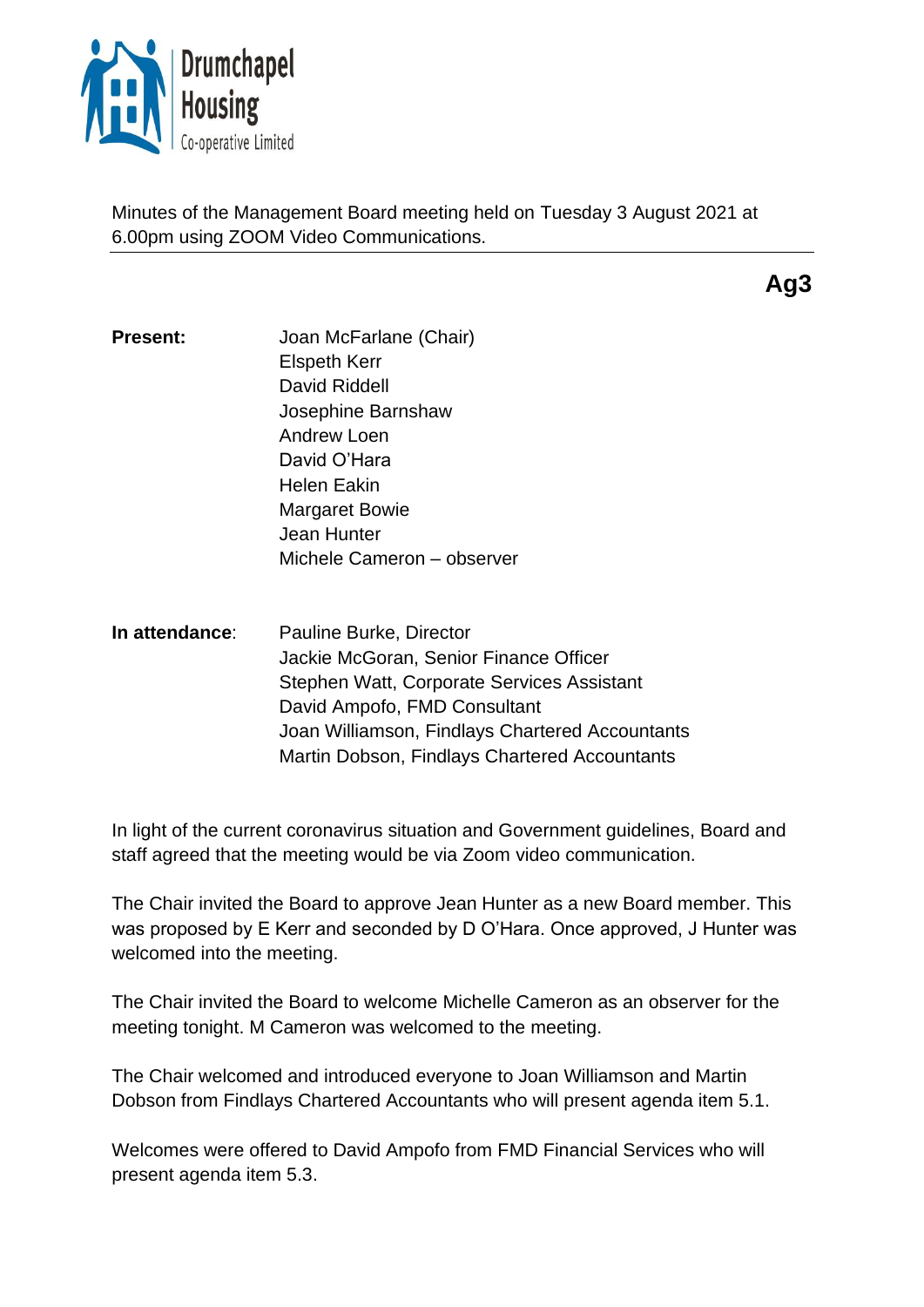# **1. Apologies**

1.1 Apologies were received from T Harvey and staff member, D McKnight.

# **2. Declaration of interest**

2.1 D O'Hara declared an interest in Ag item 8.1 – Membership report.

## **3. Minute of the previous meeting**

3.1 The minute of the meeting on 29 June 2021 was proposed by D O'Hara and seconded by E Kerr. These minutes will be signed at the first available date due to Covid-19 restrictions.

## **Action – S Watt**

- 3.2 The minute of the confidential meeting on 11 June 2021 was proposed by E Kerr and seconded by H Eakin.
- 3.3 The minute of the confidential meeting on 29 June 2021 (agenda item 10.2) was proposed by D O'Hara and seconded by E Kerr.

## **4. Matters arising**

4.1 Agenda 8.1 – There is one additional member to be included to the membership list. This person applied after the papers had been circulated to Board members.

# **5. Director's report**

### **5.1 Draft Annual Accounts to 31 March 2021**

5.1.1 Joan Williamson of Findlay & Co presented the draft annual accounts for 2020/21 and highlighted the key elements of the financial statements and associated papers for Board information. Particular attention was drawn to the fact that the Co-operative has seen an increase in its short-term financial position by way of an overall surplus. The amount generated has decreased from £1,074,205 in 2020 to £59,054 in 2021. J Williamson highlighted the main reason the overall surplus was significantly less than the previous year is largely due to the actuarial movement on the pension scheme which was a loss of £557,000 (2020 - £486,000 gain).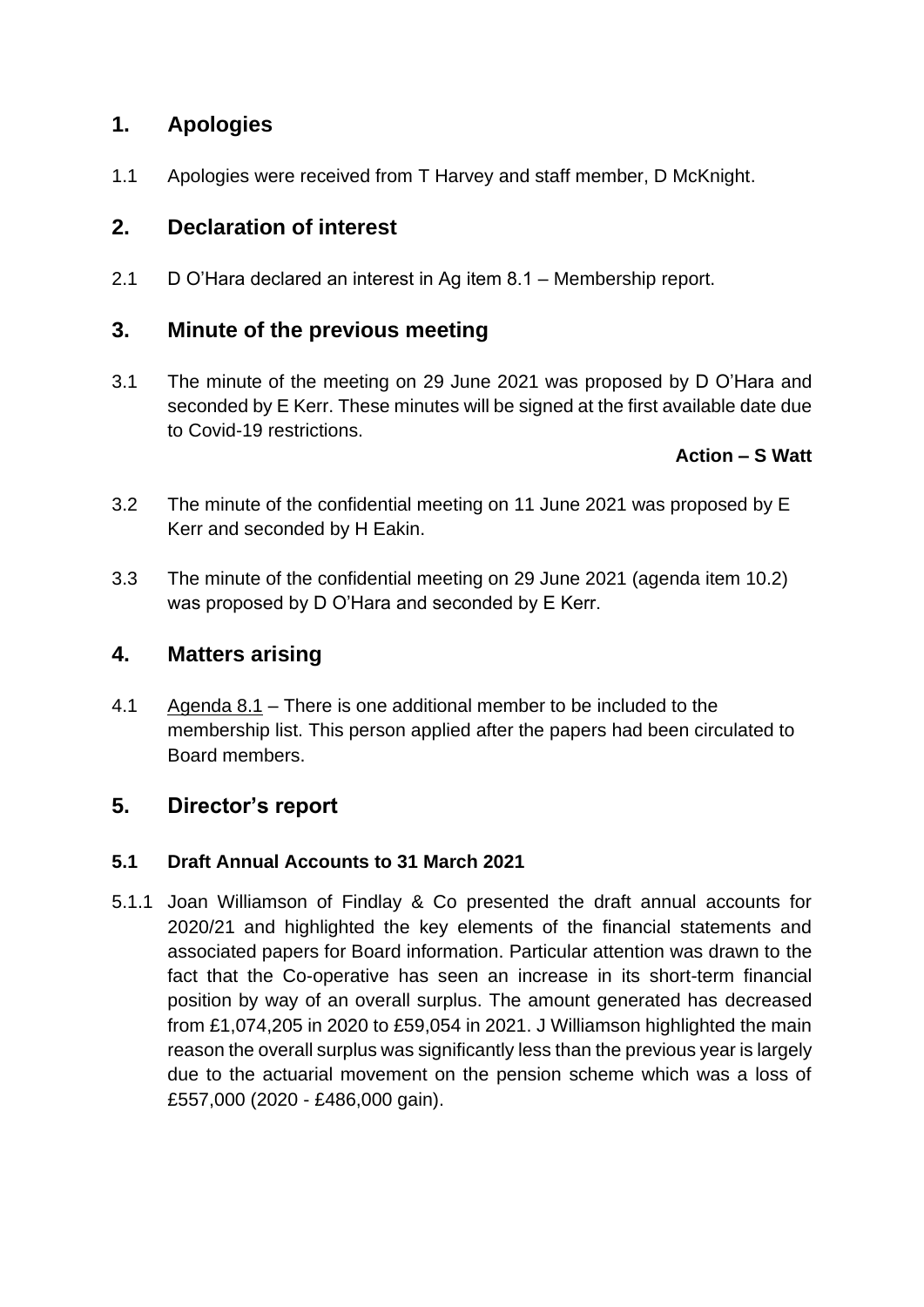- 5.1.2 Board were invited to note that the £557k loss on the defined benefit Pension Plan was based on valuation of net liabilities of the SHAPS pension scheme and did not represent a cash outflow.
- 5.1.3 The Co-operative's revenue reserves now sit at a balance of £5,254,461 (2020 - £5,195,407) being carried forward into 2021/22.
- 5.1.4 The Management Letter, which details key risks, system testing and findings of the auditor was presented to the Board. J Williamson advised that due to the current economic environment there was an increased emphasis for the auditors to consider the Co-operative's assessment of going concern. Additionally, as the RSL sector has been significantly impacted with changes relating to recognition of pension net liabilities particular attention was paid to any reported movement in these estimates. The Board were advised that no errors were detected material or otherwise during the audit. The Board was pleased to note the Management Letter contained an unqualified audit report with no significant weaknesses identified.
- 5.1.5 The Financial Statements, Letter of Representation and response to the Management Letter were approved by the Board and arrangements were made with the Chair for signing of the aforementioned documents.

#### **Action – S Watt**

5.1.6 J Williamson wished to thank all staff and financial agent, D Ampofo who were involved in the audit and recognised the provision of information was to a very high standard which contributed to a smooth audit process despite being held remotely due to continued Covid restrictions.

J Williamson and M Dobson left the meeting at 6.28pm.

#### **5.2 Business Planning report**

- 5.2.1 Board discussed the Scottish Housing Regulators (SHR), Business Planning guidance timeline for reviewing business plans.
- 5.2.2 Board approved the timeline for reviewing the Business plan and Asset Management plan as per the SHR guidance.
- 5.2.3 The Business plan and Asset Management plan for this year will be presented at the September board meeting.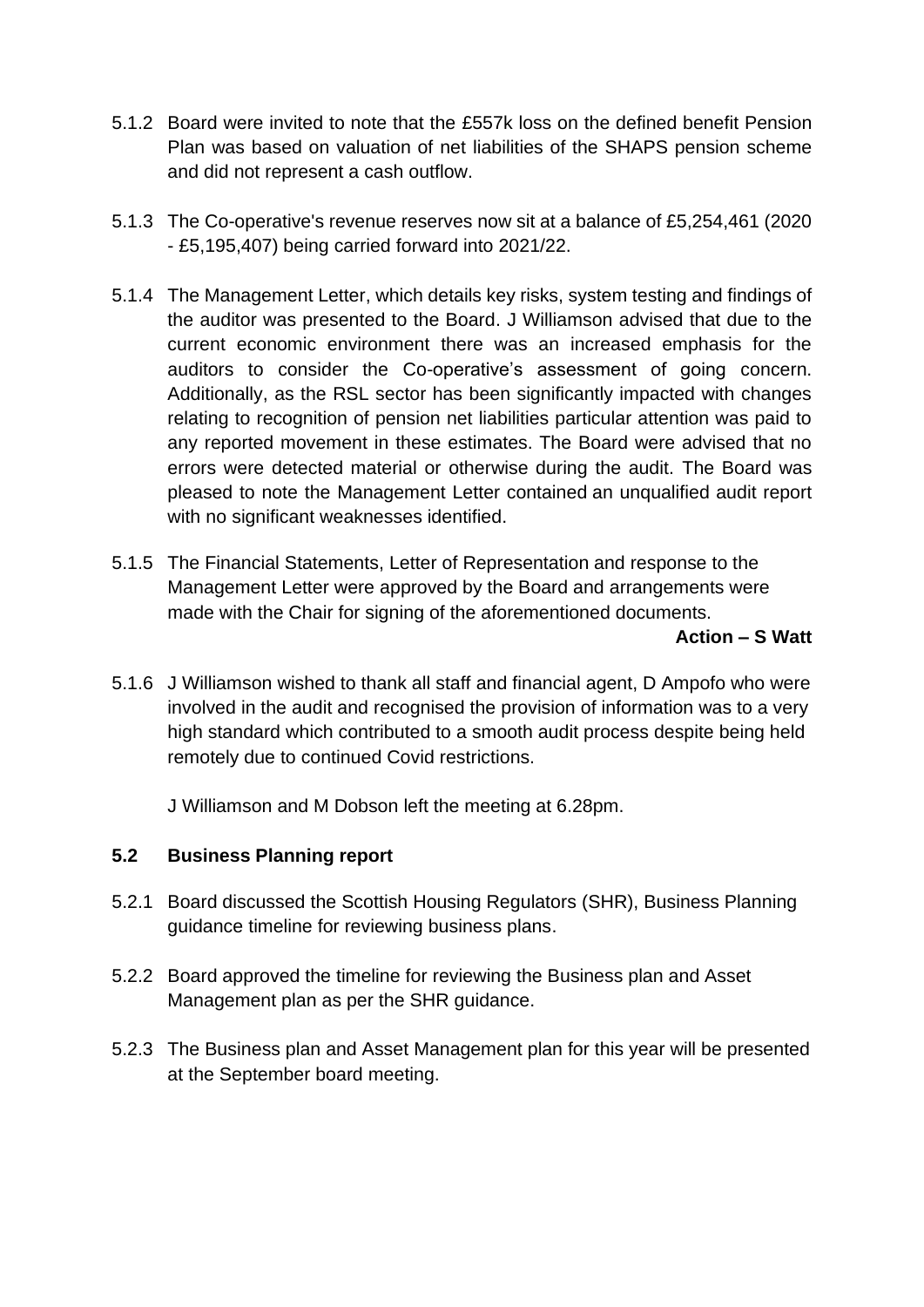### **5.3 Treasury Management – Loan repayment**

- 5.3.1 D Ampofo presented a proposal to allow consideration of early repayment of three of the loans held with Nationwide Building Society (NBS).
- 5.3.2 The Board gave consideration to the Co-operative's healthy cash position, low interest rates offered on deposits, and current finance loan administration time and agreed to repay three of the LIBOR linked loans highlighted in Board Papers 5.3(i), totalling £240,481 at 30 June 2021. These were originally due to be repaid by years 2025, 2026 and 2028.
- 5.3.3 The Board approved the early repayment of loans 585266, 585299 and 585365.

D Ampofo left the meeting at 6.31pm.

## **5.4 Secretary's Year-end Report**

- 5.4.1 P Burke presented the report to Board. It was noted in terms of Rule 63, Rules 57– 62 have been followed.
- 5.4.2 The Board noted the Secretary's report.

### **5.5 Annual Review of Registers**

- 5.5.1 Due to Covid-19 and the Government's Directive for social distancing, the Board meetings continue to be held virtually therefore, the registers which are normally presented for signing in the final meeting prior to the AGM would be made available for signing after the Board meeting by way of the Corporate Services Assistant arranging with the Director and Chair or Secretary to sign prior to the AGM.
- 5.5.2 The Board noted the update re the Annual Review of Registers.

### **5.6 Annual General Meeting**

- 5.6.1 P Burke informed the Board of the arrangements for this year's AGM which is due to take place via ZOOM on Wednesday 25 August 2021 at 6.00pm.
- 5.6.2 A standard agenda was proposed and agreed by Board, with a prize draw with three prizes closing the evening.
- 5.6.3 In accordance with Rule 33.1, one third of elected Board members require to stand down. This year, the following persons are due to stand down: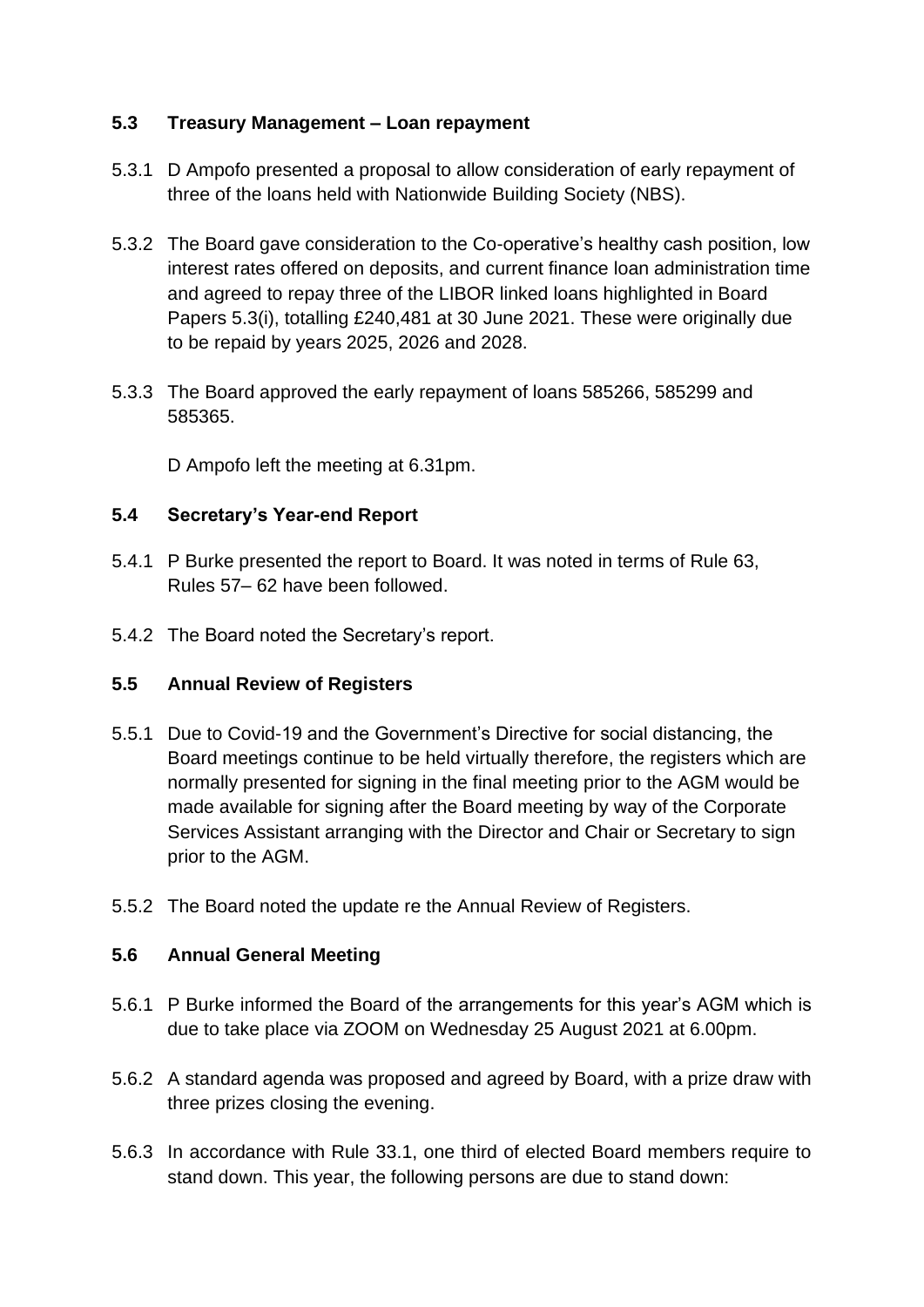Longest-serving members (Rule 33.2) and nine-year annual review

- Helen Eakin (re-elected 2016)
- Margaret Bowie (re-elected 2016)

Co-opted members

• Tiffany Harvey

Casual members

- Josephine Barnshaw
- David O'Hara
- 5.6.4 It was proposed to Board that re-election of the external auditor would choose Findlay & Co to be re-appointed to members. The Co-operative has been satisfied with the current auditor's performance and level of service.
- 5.6.5 Board noted the above and agree to recommend the re-appointment of the current external auditors.

#### **5.7 Model Rules 2020 – amendment**

- 5.7.1 The Board were presented with papers regarding the 2020 Model Rules adopted September 2020.
- 5.7.2 Legal advice was sought from our lawyers, MacRoberts Solicitors, concerning a couple of queries of clarity at Rules 7.2 and 7.4. MacRoberts suggested two options to resolve the issues with the Board approving the long term solution of an amendment to the current Rules.
- 5.7.3 It was agreed that MacRoberts will handle the communication of the amendment to the Rules with the Financial Conduct Authority (FCA), Office of Scottish Charity Regulator (OSCR) and the Scottish Housing Regulator (SHR) on behalf of the Board. It was agreed a Special General Meeting to be held immediately after the AGM for members to consider the amendments for approval.
- 5.7.4 Board approved the amendment to the 2020 Model Rules adopted September 2020.

### **5.8 Code of Conduct report - Staff**

5.8.1 All staff have agreed and signed their Terms and Conditions and Code of Conduct for the year 2021/2022.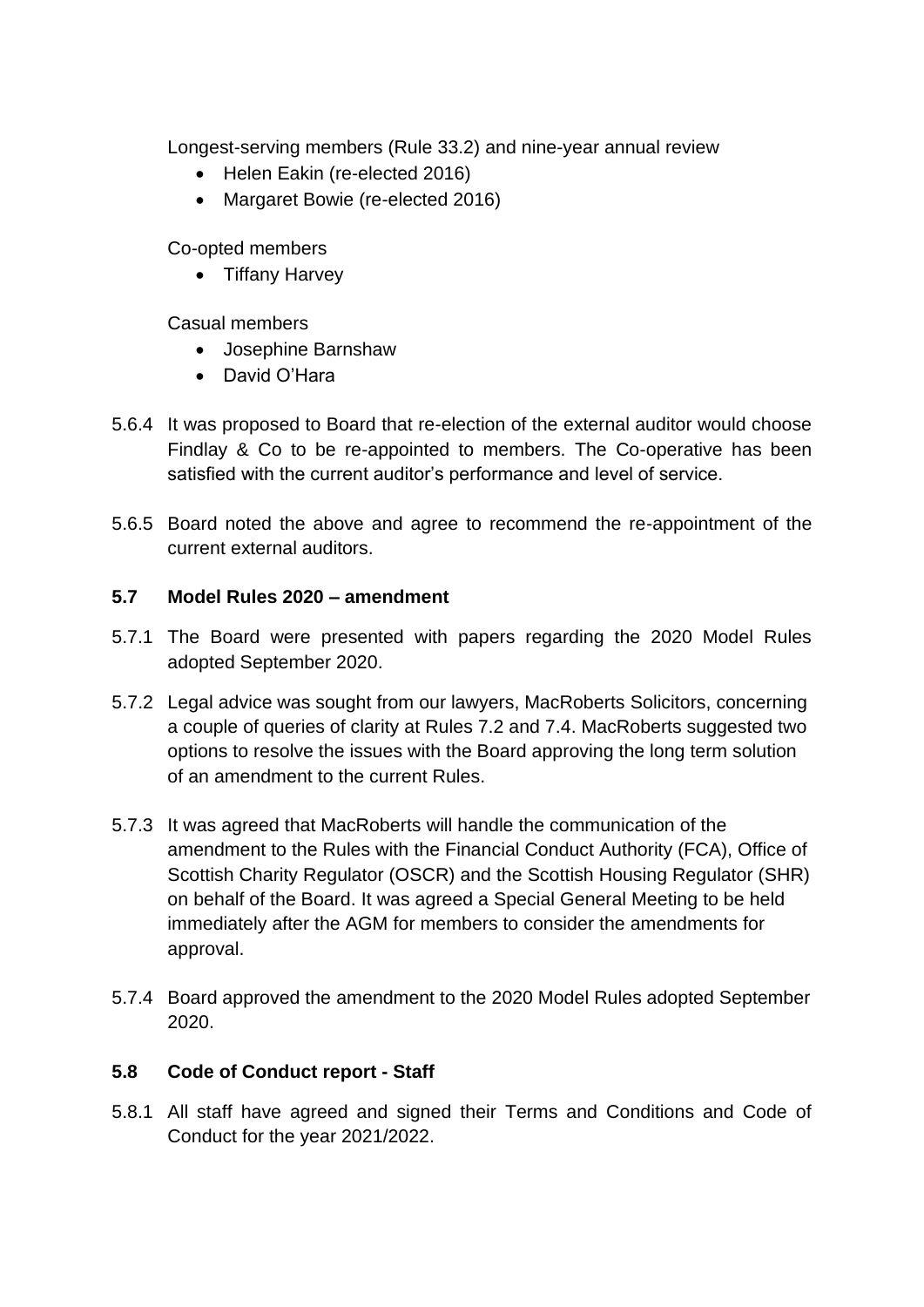- 5.8.2 P Burke advised that the Scottish Federation of Housing Associations (SFHA) revised Code of Conduct for the Board will be circulated for signing following the Annual General Meeting.
- 5.8.3 Board noted the Code of Conduct updates and approved the adoption of the SFHA 2021/2022 Code of Conducts.

#### **5.9 Management Team report**

- 5.9.1 P Burke referred to the Management Team report and the ongoing position with Covid-19 restrictions as directed by the Scottish Government.
- 5.9.2 The latest review from Scottish Government provides that Glasgow is presently under Level 0 restrictions. The senior team continue to keep abreast of the changes in restrictions and preparing for returning to office working and resuming services for members consideration.
- 5.9.3 Board noted the Management Team report and written updates concerning the Finance and Technical sections.

## **6. Technical Manager's report**

#### **6.1 Performance report – Quarter 1 2021/22**

- 6.1.1 J McGoran presented the quarterly performance results to 30<sup>th</sup> June 2021, highlighting key areas where performance did not meet target which was noted and discussed by Board.
- 6.1.2 Referring to the lack of referrals from the Homeless Casework team E Kerr requested that Housing services prepare a list of responses they have received concerning referrals for housing, and pass this to her to take forward in her capacity as a councillor.

#### **Action – Housing Officers**

6.1.3 Board noted the performance report.

#### **6.2 Planned Maintenance progress report**

- 6.2.1 P Burke provided the Board with an update on the kitchen and boiler, bathroom, and window replacement programmes.
- 6.2.2 The kitchen and boiler project, along with the window replacements, are now complete with final measurements in progress. The bathroom programme recommended on 27 April and now has 27 installations complete with two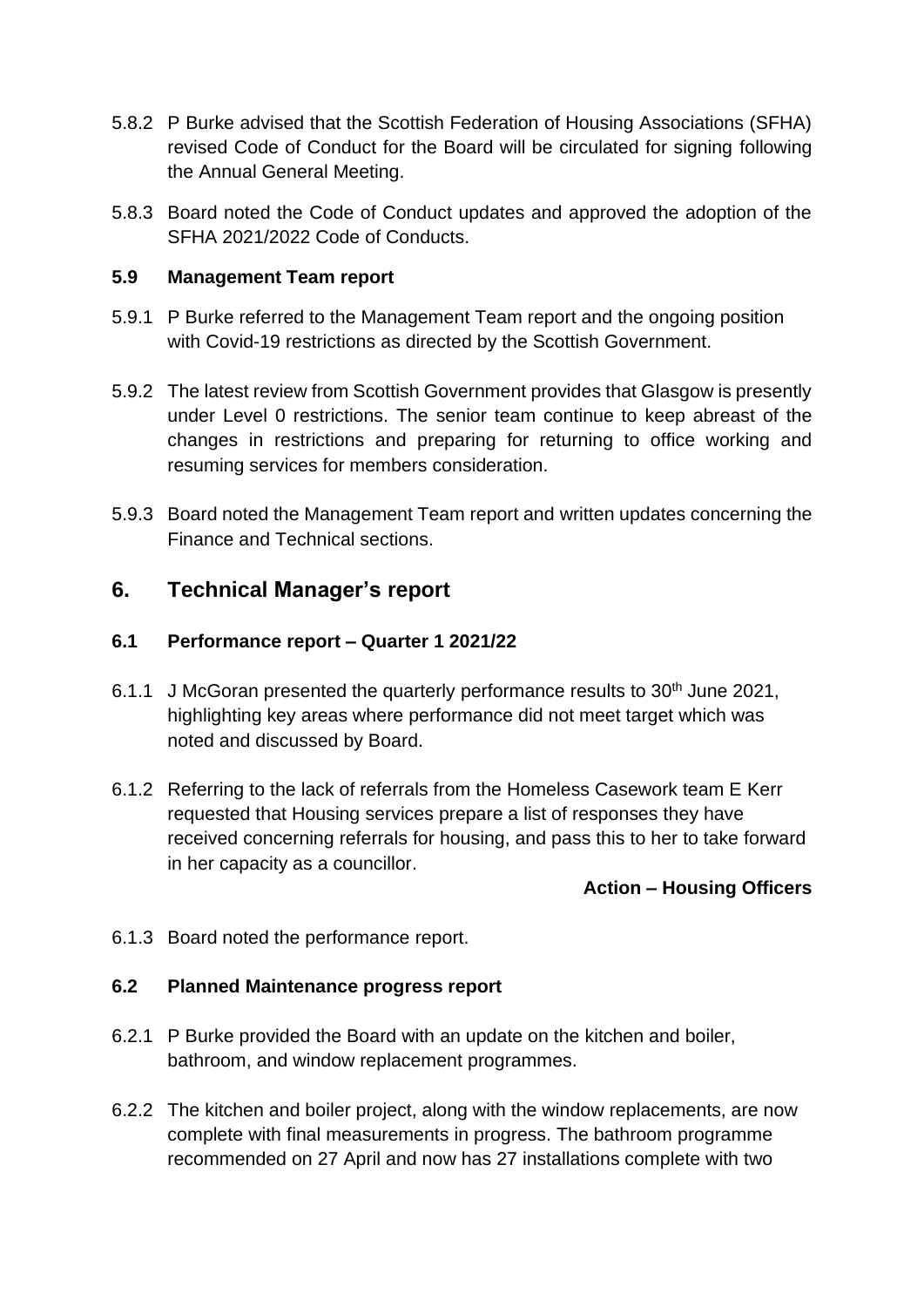properties hindered due to 'no access'. These continue to be monitored by the Technical Manager and appear to have been resolved.

6.2.3 The Board noted the maintenance progress report.

#### **6.3 Fire Safety compliance progress report**

- 6.3.1 P Burke presented an update on the new standards and regulations due to come into force concerning fire safety.
- 6.3.2 As previously discussed by Board, 479 properties required smoke detector upgrades. The programme is 93% complete with upgrades to the other 34 properties progressing.
- 6.3.3 The Board noted the fire safety update.

## **7. Policy review**

#### **7.1 Policy Review report**

The Board noted the two policies for review this month.

### **7.1(i) Entitlement, Payments and Benefits policy**

7.1.1 Board approved the Entitlements, Payments and Benefits policy.

### **7.1(ii) Bad Debt Provision policy**

7.1.2 Board approved the Bad Debt Provision policy.

D O'Hara left the meeting at 6.54pm due to a declared interest in agenda item 8.1.

### **8. Governance**

#### **8.1 Membership Report**

8.1.1 17 prospective members were brought to the meeting and three Share Certificates. One further prospective member was added as a late addition, bringing the total to 18. These were approved by the Board.

### **8.2 Ethical Conduct and Notifiable Events**

8.2.1 The notifiable events report was presented to the Board.